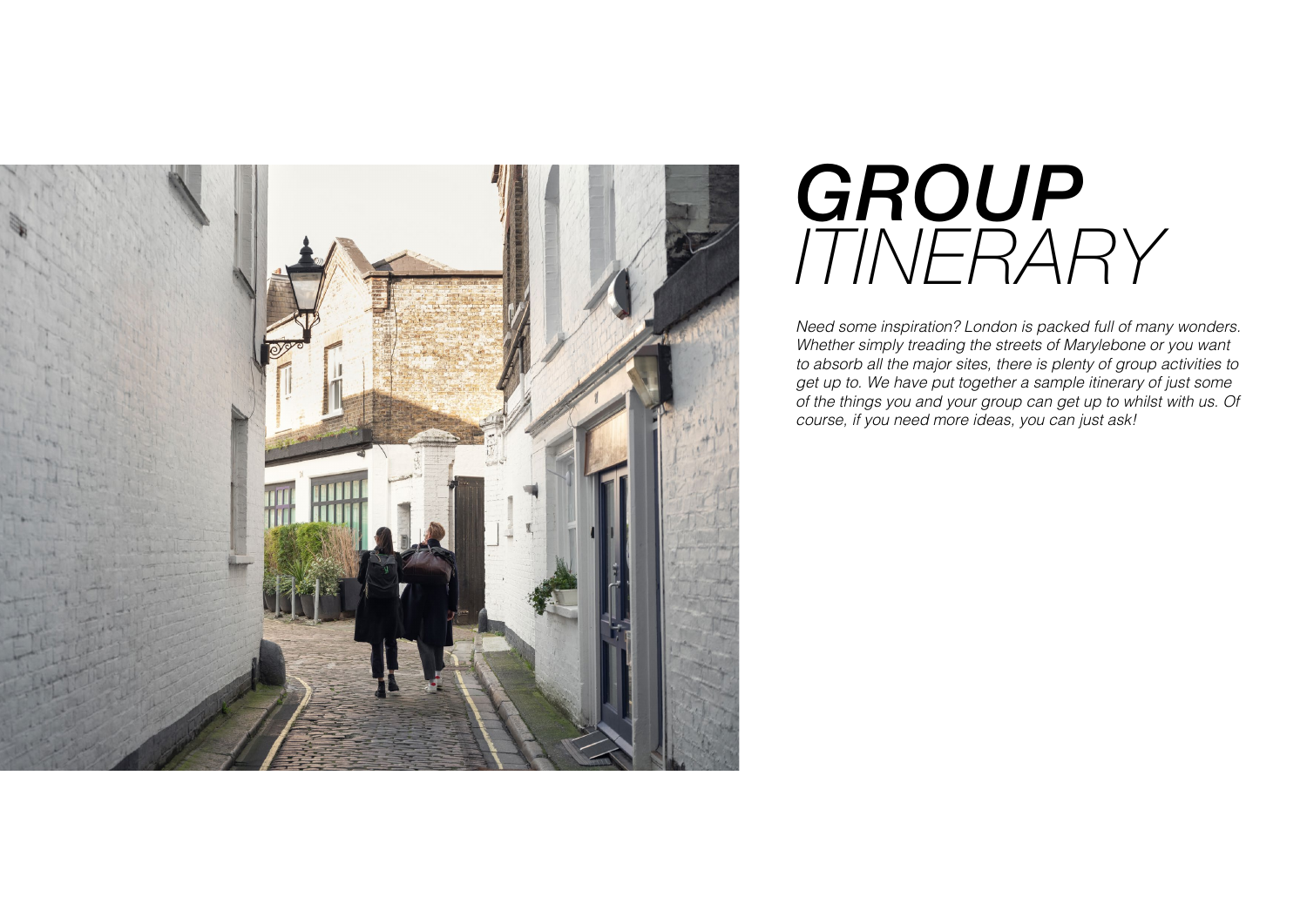# *GROUP ITINERARY*



#### BREAKFAST IN THE LOUNGE

Make sure you start your morning with the most important meal of the day. We can reserve an area for you and your group in our Lounge and whether you want a full English or something with a bit of a Nobu twist we can get you ready for the day with a delicious Nobu Breakfast.

## 7PM

#### DINNER AT CHILTERN FIREHOUSE

Chiltern Firehouse celebrates contemporary, ingredient-focused cooking, with an underlying American accent. Executive Chef Richard Foster in collaboration with renowned Chef Patron Nuno Mendes, has created a fresh menu of reimagined classics and bold new flavours, placing emphasis on seasonality and healthy eating.

## 9AM

#### THE WALLACE COLLECTION

The Wallace Collection is an internationally outstanding collection which contains unsurpassed masterpieces of paintings, sculpture, furniture, arms and armour and porcelain. Built over the eighteenth and nineteenth centuries by the Marquesses of Hertford and Sir Richard Wallace, it is one of the finest and most celebrated collections in the world

## 2PM

### SOAK UP THE BEST OF MARYLEBONE

Saunter through Marylebone's gorgeous Georgian streets and be sure to visit the many boutique shops it has to offer, you might even be tempted to buy a thing or two. Just a select few of these incredible places are Cire Trudon, Daunt Books, The Atelier, La Fromargerie, Cox & Power, Hamilton & Hare, Taliare, Trunk Clothiers even stop for a glass of wine in Philglas and Swiggot.





#### LIVE LIKE A LONDONER WITH SMALL CAR BIG CITY

London is vast. You can live in the city for your entire life and still discover something new every single day. Experience a hand-picked selection of the very best that London has to offer – whether you are interested in history, fashion, street art, food or the iconic landmarks that London is so well known for, this fullday excursion has it all. The Live Like A Local Tour is fully customisable to your personal interests and includes an artisan coffee shop in the morning and a street food lunch at a local market. You will travel in a lovingly restored classic Mini Cooper with a passionate local guide so you can really live like a local tour.

## 7AM

### NOBU NATURAL PILATES CLASS

Our instructors will devise your workout based on individual goals and needs. Group classes are open to all levels from beginner to intermediate. We also host specialised classes for glutes, abs, cardio tramp and more. In these advanced sessions, we use a variety of equipment – such as resistance bands, stability balls, free weights, ankle weights, tubing, fitness circles and flex bands to make the workouts more challenging and different every time.

*DAY 2 DISCOVER THE SECRETS OF MARYLEBONE* 

## 12NOON

BOXCAR

## LUNCH AT BOXCAR

As part of the farm-to-fork movement, their two venues offer ethically-sourced British produce and seasonally changing menus. At the Bar & Kitchen, you will find premium steaks, signature burgers, grilled fish and vegan dishes. Up the road at the Baker & Deli, you will be met by the delicious smell of freshly baked bread and pastries alongside seasonal salads, soups and sandwiches.



## *DAY 1 WELCOME TO LONDON*